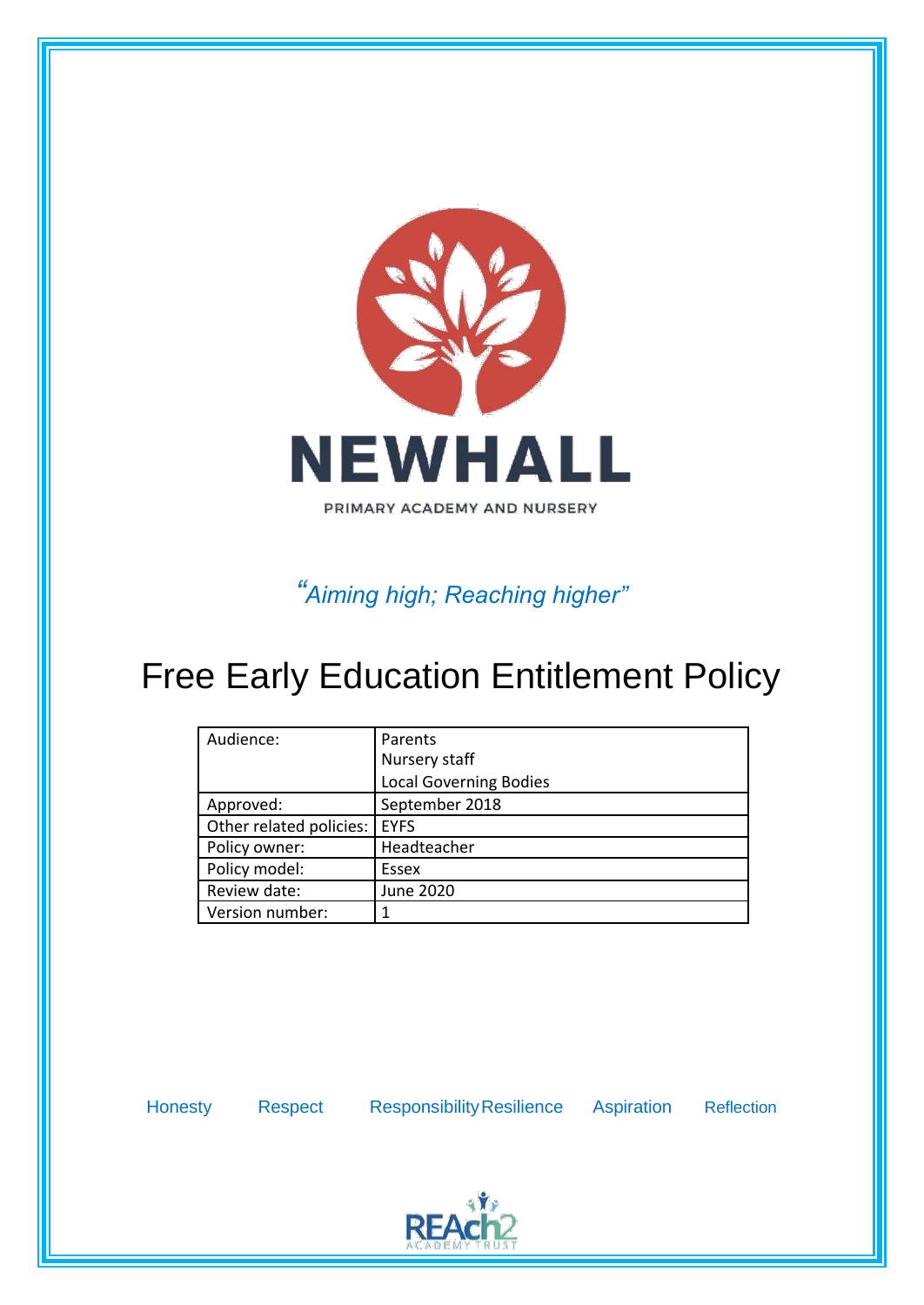# **Introduction**

Free Early Education Entitlement (FEEE) is the name given to the early education childcare parents may receive free of charge, funded by the Government.

Newhall Nursery currently offers places for all three current Government schemes in operation, some of which are based on selective criteria and normally income based and therefore not open to all parents.

The availability and terms & conditions of each scheme is changeable by the Government and therefore the nursery will review its planned offer to parents on an annual basis.

The nursery will review the FEEE policy annually in April, this is when the Government releases the operating guidelines and Essex County Council confirm their provider terms and conditions for the following academic year.

The nursery's new FEEE policy will be released in July for the following academic year.

# **Current Government schemes**

There are currently three funded schemes in operation, as follows:

For children aged 2-3 years

• 2-Year-Old Free Childcare (570-hour offer) for children aged 2-3 years (see pages 2- 3)

For children aged 3 & 4 years

- 15 hours per week FEEE (570-hour offer), known as 'Universal Hours' (see pages 4- 6)
- 30 hours per week FEEE (1140-hour offer), known as the 'Extended Hours' (see page-10)

The Government has also launched Tax Fee Childcare, similarly to current parent voucher schemes this scheme requires parents to pay into a childcare account with the Government also making a financial contribution. Further details about this scheme are available on page 10.

# **Policy Aim**

Within this policy the nursery has detailed:

- The criteria you must meet to be considered for each of the funded schemes. How you may apply.
- When your child can start.
- What your child is entitled to.
- How long your child will receive the funded place.
- The terms and conditions outlined by the Government and our nursery that parents must adhere to, in order to secure their child's place.

We have also listed additional information to support parents when considering their application to receive a funded place.

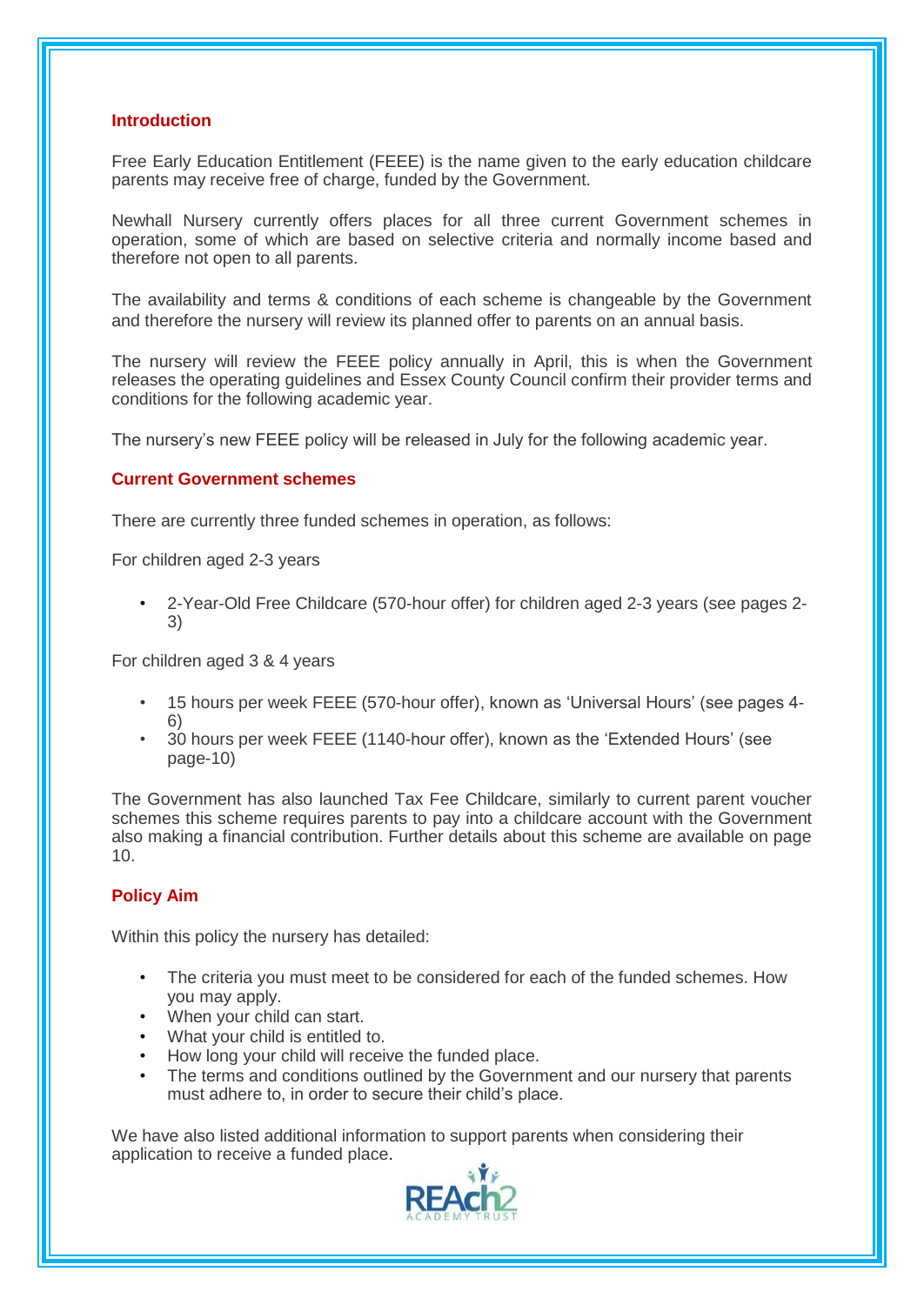# **Funding Scheme 1: 2-Year-Old Early Education & Childcare**

# **Introduction**

A 2-year-old can receive free early education and childcare if you live in England and get one of the following benefits:

- Income Support
- Income-based Jobseeker's Allowance (JSA)
- Income-related Employment and Support Allowance (ESA)
- Universal Credit
- Tax credits and you have an annual income of under £16,190 before tax
- The guaranteed element of State Pension Credit
- Support through part 6 of the Immigration and Asylum Act
- The Working Tax Credit 4-week run on (the payment you get when you stop qualifying for Working Tax Credit)

A child can also get free early education and childcare if any of the following apply:

- They are looked after by a local council
- They have a current statement of special education needs (SEN) or an education, health and care (EHC) plan
- They get disability living allowance
- They have left care under a special guardianship order, child arrangements order or adoption order.

If you are eligible for the free early education and childcare:

- It must be with an approved Ofsted registered childcare provider such as Newhall Nursery.
- The free hours are available from the term after your child's 2nd birthday.

# **How to apply**

You can check your eligibility for the funding by using the **Essex County Council Citizen Portal** (*please refer to the Essex council website for access to the link).*

To check your eligibility under the economic criteria you will need your national insuranc e number. The citizen portal will provide an immediate outcome for those families applying under these criteria.

To check if you are eligible under the non-economic criteria you will need to supply evidence that supports your application. We may request further evidence to verify your eligibility.

If you are entitled to the funding, you will receive a Two-Year-Old Funding Voucher which you must then show to Newhall Nursery, when arranging your child's early education place. Once our nursery has seen evidence of eligibility, we will need to call the funding team at Essex County Council to confirm your child's place at their provision and will need to quote the reference number contained within your voucher.

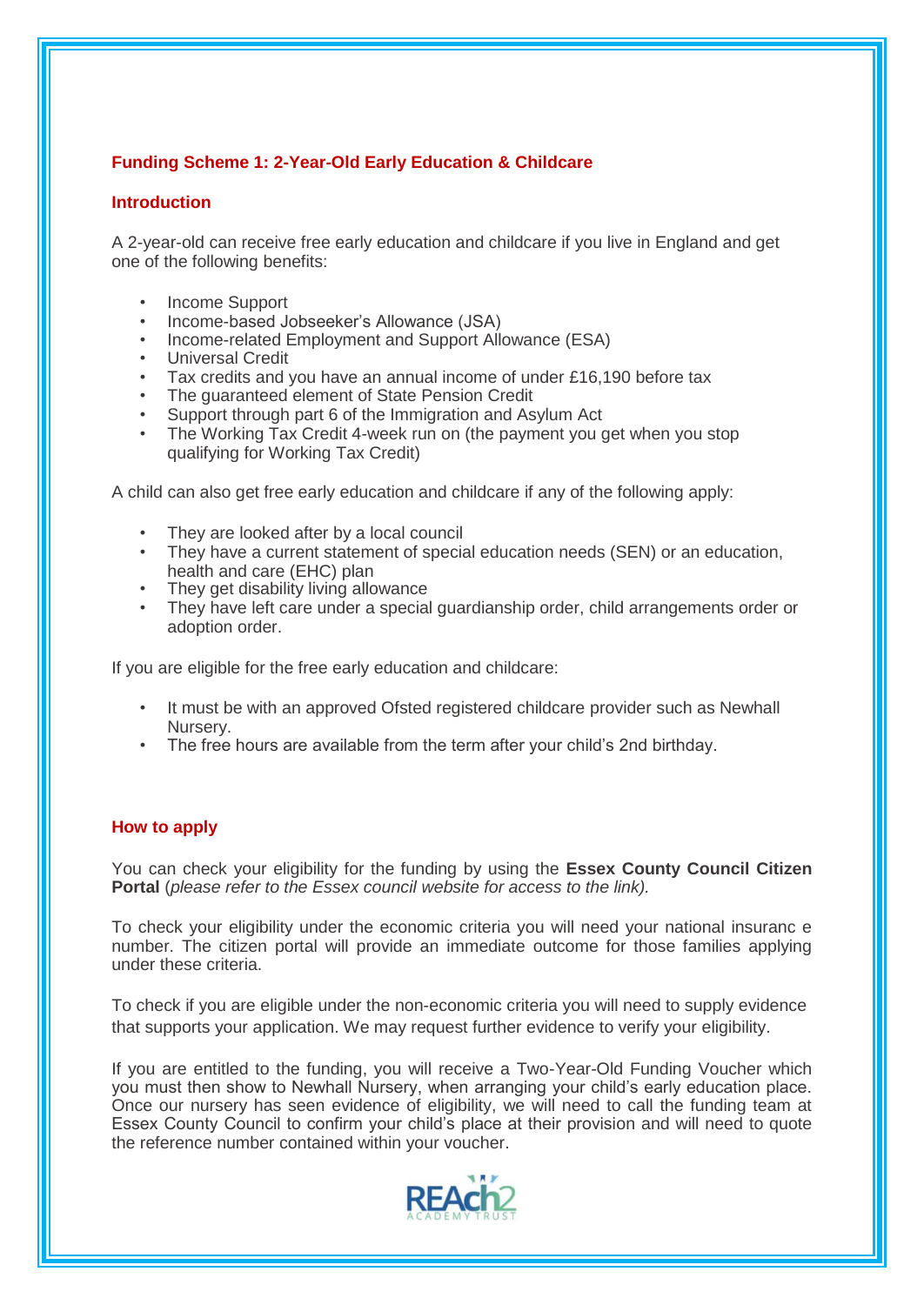#### **What will my child be entitled to?**

Your child will be entitled to 15 hours per week for 38 weeks a year (school term time) of free early education and childcare. These are currently offered into three morning and afternoon sessions and based on the nursery's current availability.

There is also the option to stretch the 15 hours from 38 weeks to 51 weeks a year, this is the number of weeks the nursery is open.

#### **When can my child start?**

Eligible children are able to start the term after their second birthday. The Two-year -old funding voucher will tell you the earliest date that your child can start their free place (subject to availability at the nursery). We are unable to backdate funding prior to the date on the funding voucher.

The nursery will also require you to sign a parental agreement every term and will need to see proof of the child's age (child's birth certificate) and your address.

## **Who can help me to apply?**

If you need help in completing the online application please talk to your health visitor, the Family Information Service or the nursery, who can check your eligibility for you.

Please note that places are subject to availability.

#### **How many hours may my child have in one day?**

Your child can receive funded hours of between 3 hours and limited to 6 hours per day. However, this may be extended to a full day (10 hours) with the parent paying the remaining 4 hours if they wish to extend to a full day, including lunch.

#### **Further help and guidance**

As well as support provided through a funded place for your 2 year old, you may be interested in other support on offer for you and your family. Your local children's centre may contact you to support you in applying for the funding. Following your application, they may contact you to let you know about other services and explain how they may be of benefit for your child or family. The Family Information Service can also let you know about other services which may be of benefit e.g. health services day.

#### **Does my child need to take all the hours to start with?**

No, you can begin by taking a few hours each week and build up the number of hours, to no more than 15 a week, if the childcare provider is able to accommodate. However, you will need to stick to the same number of hours each week over one term.

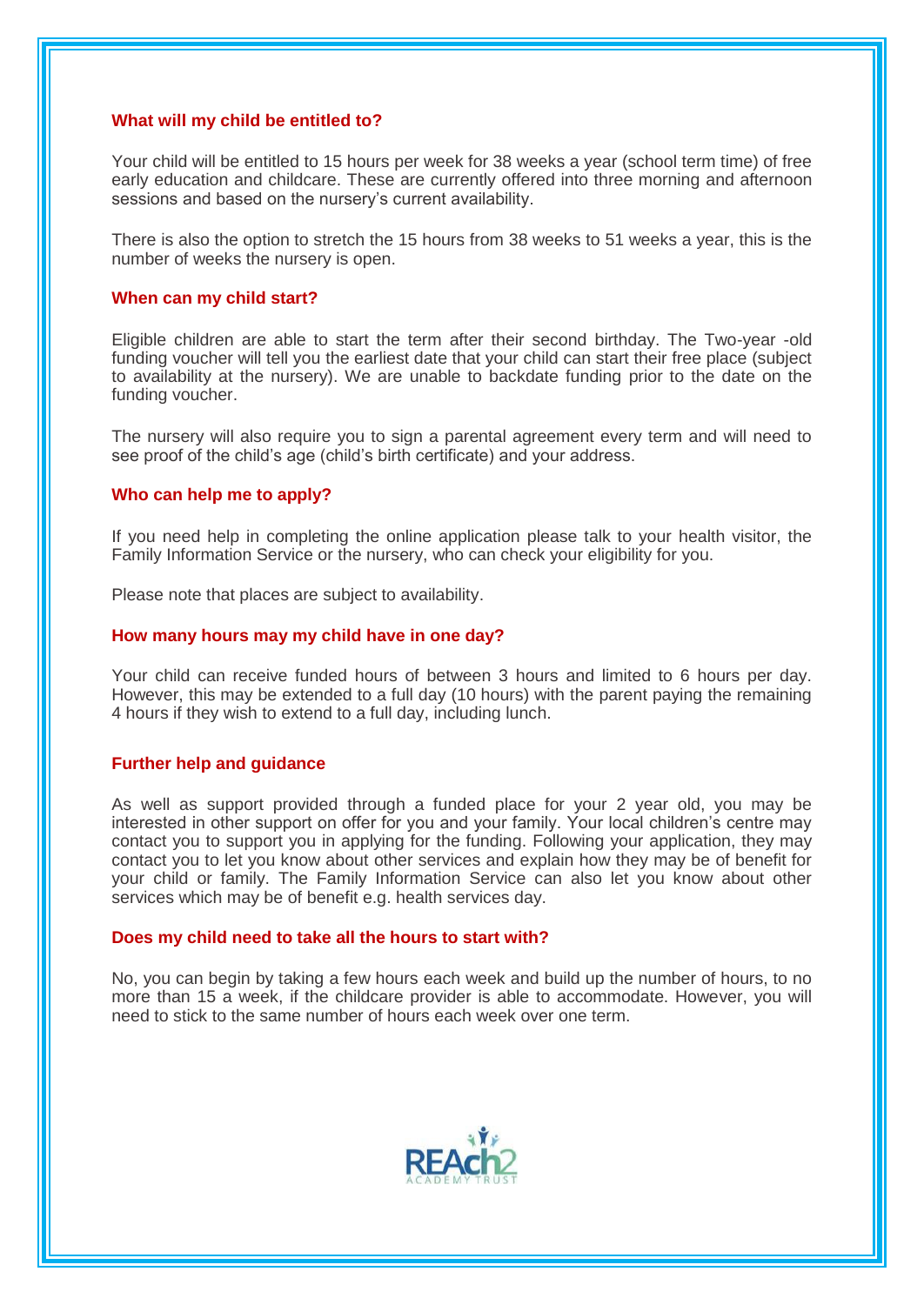#### **Will there be any additional costs?**

There are no hidden costs. You will not be charged an enrolment fee, deposit or additional fees. However, if you choose to extend your child's attendance hours then the 15 hours will be deducted from your child's weekly sessions and you will be required to pay the remaining charges; this includes additional hours beyond the 15 hours and refreshment provision.

The nursery will discuss with you the options available to you at the time of your child's enrolment, so you can make a decision that meets your needs most suitably.

If your child is having lunch, you will be required to pay an additional  $£2.50$  per lunch.

#### **Can my child have a place all year round?**

The 15 weekly hours would be 'stretched' over the 51 weeks a year that our nursery is open to offer consistency for both the child and their parent/s. This means that a child will still access all of their eligible 15 hours but this will be over 51 weeks rather than the school terms, which equate to 38 weeks.

#### **How long does a funded Two-year-old place last?**

Until your child reaches the term after their third birthday when they become eligible for Universal free nursery education for 3 and 4 year olds.

## **What if my finances change?**

Once eligibility has been confirmed, your child will remain eligible for the funding until the term after they turn three, regardless of when they take up the funded place.

#### **Do I need to print the Two-Year-Old Funding voucher?**

The nursery will need to take down your reference number as this is what we will use to confirm the funding with Essex County Council. If it's easy for you to do so, you can print the voucher and hand it in to us. Or, you can access the citizen portal on your mobile phone so you can show the nursery the confirmation message that is sent to your citizen portal account or you can simply write down the reference number and give it to the childcare provider.

Parents of children who are new to the funding scheme are required to produce proof of their child's age and eligibility. Parents are therefore required to produce their child's birth certificate or passport as proof and complete and sign a declaration form. All existing children on the scheme are required to complete and sign a declaration form on a termly basis, confirming their child's attendance at our nursery.

At the end of each term you will be required to complete a parent agreement form to claim funding. This will be claimed for the next term.

#### **What happens if my child does not attend their funded sessions regularly?**

Your child's attendance will be monitored by our nursery. You will be required to sign the nursery's funded place terms and conditions as well as adhering to all of our nursery policies, including our policy on attendance which required you to notify us within one hour of the start time of the session your child's absence and the reason for their absence. The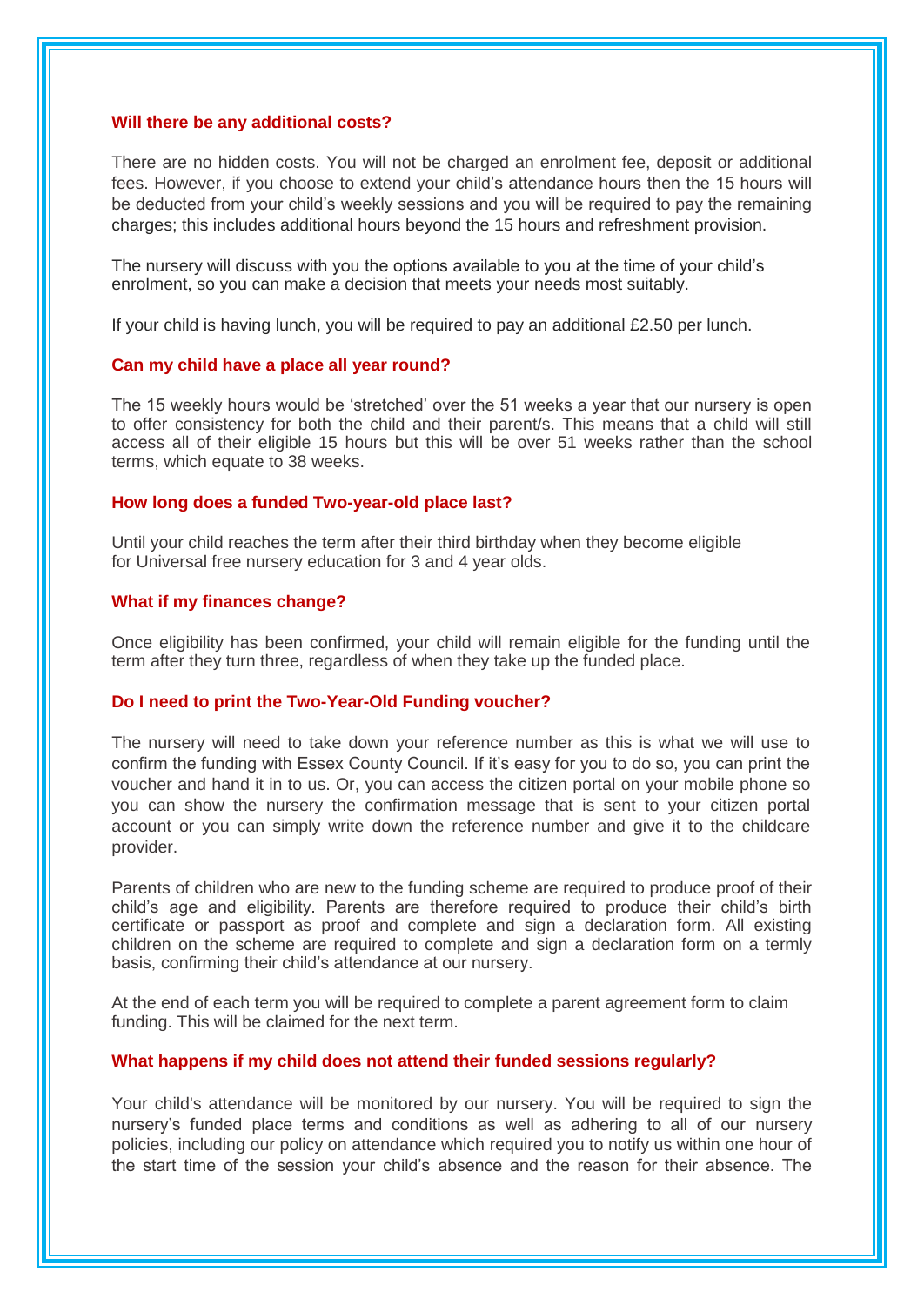nursery understands that from time to time it may not be possible for your child to attend nursery; however, if the attendance is irregular without any reason, you will be supported in the first

instance, but if the parent is still not making effective use of the childcare place your child's place may be terminated and offered to another child.

#### **Can I split the funding between two settings?**

The FEEE for eligible two year olds may be accessed at one provider only.

## **Free Early Education Entitlement for 3 & 4 year olds**

#### **Introduction**

The Government Free Early Education Entitlement (FEEE) allows children aged 3 & 4 years to receive between 15 hours and 30 hours per week of free early education within a registered nursery setting. The funding is available from the term after their third birthday until the term before their firth birthday.

All children aged 3 & 4 years are entitled to receive 15 hours per week (570 hours per year) of free early education known as the 'Universal hours' and from September 2017 some parents may be able to access 30 hours per week of free early education known as 'Extended hours' if they meet the Government selective income based criteria.

#### **Funding Scheme 2: Universal hours (15 hours)**

#### **How to apply**

All children aged 3 & 4 years are eligible for this funding scheme and the nursery oversees the enrolment of all children onto the scheme on behalf of Essex County Council and the Government.

The nursery will automatically enroll existing nursery children onto the scheme for the school term following their third birthday. If you wish to request a place you should contact the nursery directly to check their availability. Please note, the nursery will not claim the funding unless a parent agreement form has been signed by the parent.

Parents of children who are new to the funding scheme are required to produce proof of their child's age and eligibility. Parents are therefore required to produce their child's birth certificate or passport as proof and complete and sign a declaration form. All existing children on the scheme are required to complete and sign a declaration form on a termly basis, confirming their child's attendance at our nursery.

At the end of each term you will be required to complete a parent agreement form to claim funding. This will be claimed for the next term.

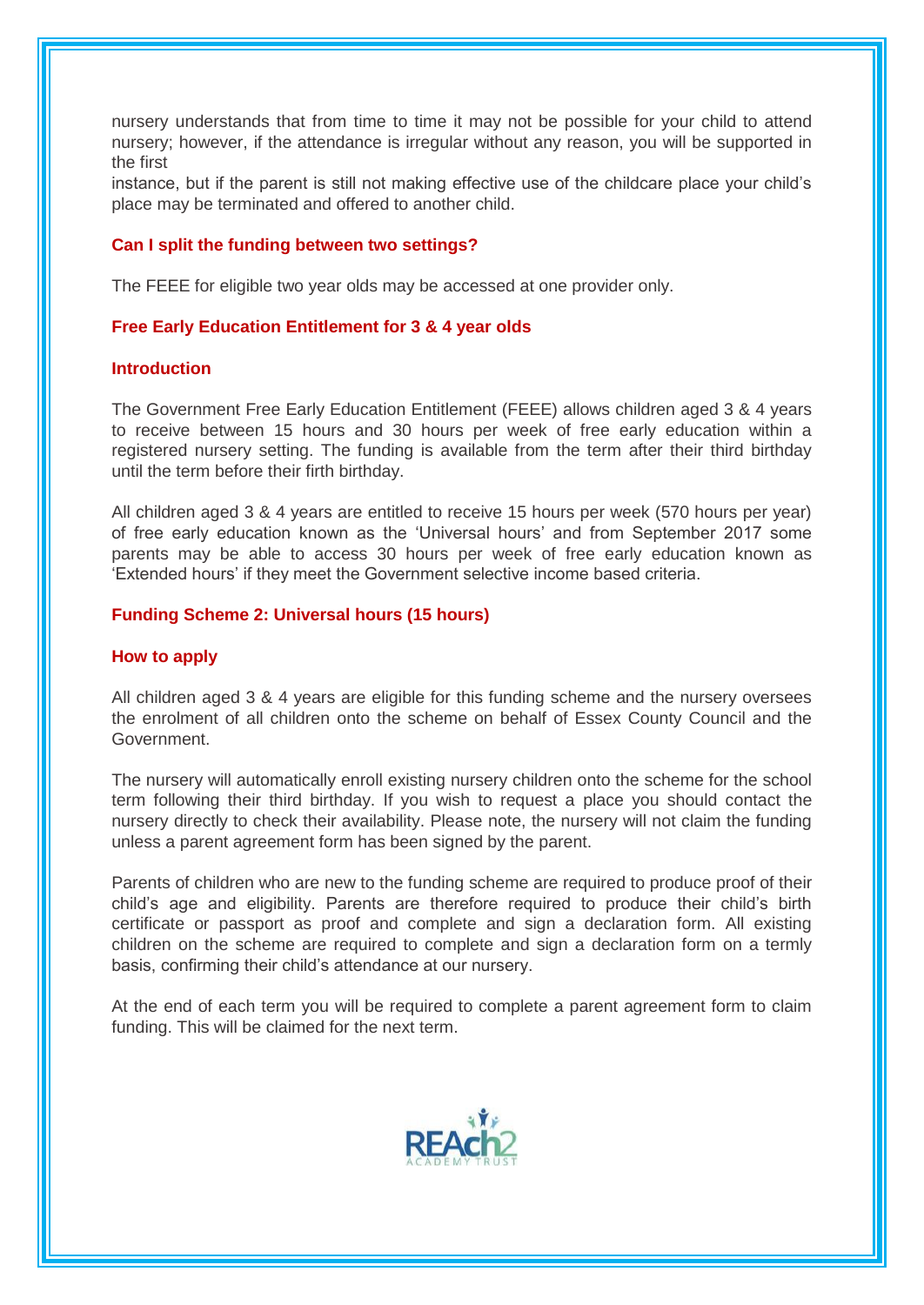# **When will my child qualify?**

The nursery has three terms when children are eligible to be enrolled onto the funding scheme, the term your child joins will depend on their date of birth:

| Turning three between           | Eligible for 'Universal Hours' from the<br>following | Term name and number<br>The company of the contract of the contract of the light |
|---------------------------------|------------------------------------------------------|----------------------------------------------------------------------------------|
| $1st$ April – 31 $st$ August    | 1 <sup>st</sup> September                            | Autumn (Term 1)                                                                  |
| $1st September - 31st December$ | $1st$ January                                        | Spring (Term 2)                                                                  |
| $1st$ January - $31st$ March    | $1st$ April                                          | Summer (Term 3)                                                                  |

# **What will my child be entitled to?**

The nursery has three terms when children are eligible to be enrolled onto the funding scheme, the term your child joins will depend on their date of birth:

- 15 hours a week as three morning and afternoon sessions for 38 weeks a year on a term time only basis.
- 15 hours a week 'stretched' across 51 weeks of the year instead of 38 weeks, receiving less hours per week but over the 51 weeks a year that the nursery is open.
- 15 hours a week in conjunction with additional hours to make up full day sessions, with additional hours being paid for by the parent.

# **How many hours may my child have in one day?**

Your child can receive funded hours of between 3 hours and limited to 6 hours per day. However, this may be extended to a full day (10 hours) with the parent paying the remaining fees.

## **Does my child need to take all the hours to start with?**

No, you can begin by taking a few sessions each week and build up the number of sessions (hours), to no more than 15 a week, if the nursery is able to accommodate your request. However, you will need to stick to the same number of hours each week over one term.

## **Will there be any additional costs?**

There are no hidden costs, for those children attending all day the nursery has created a day rate to enable the cost of additional fees (over 51 weeks) to be divided into 12 equal monthly instalments. The day rate takes into account your child's funded hours. These fees are listed in a separate document to this policy and available to those parents whose child is entitled to apply for a funded place.

The nursery will discuss with you the options available to you at the time of your child's enrolment, so you can make a decision that meets your needs most suitably. The nursery will inform you of your child's monthly anticipated fees prior to your child's enrolment onto the funding scheme.

If your child is having lunch, you will be required to pay an additional £2.50 per lunch.

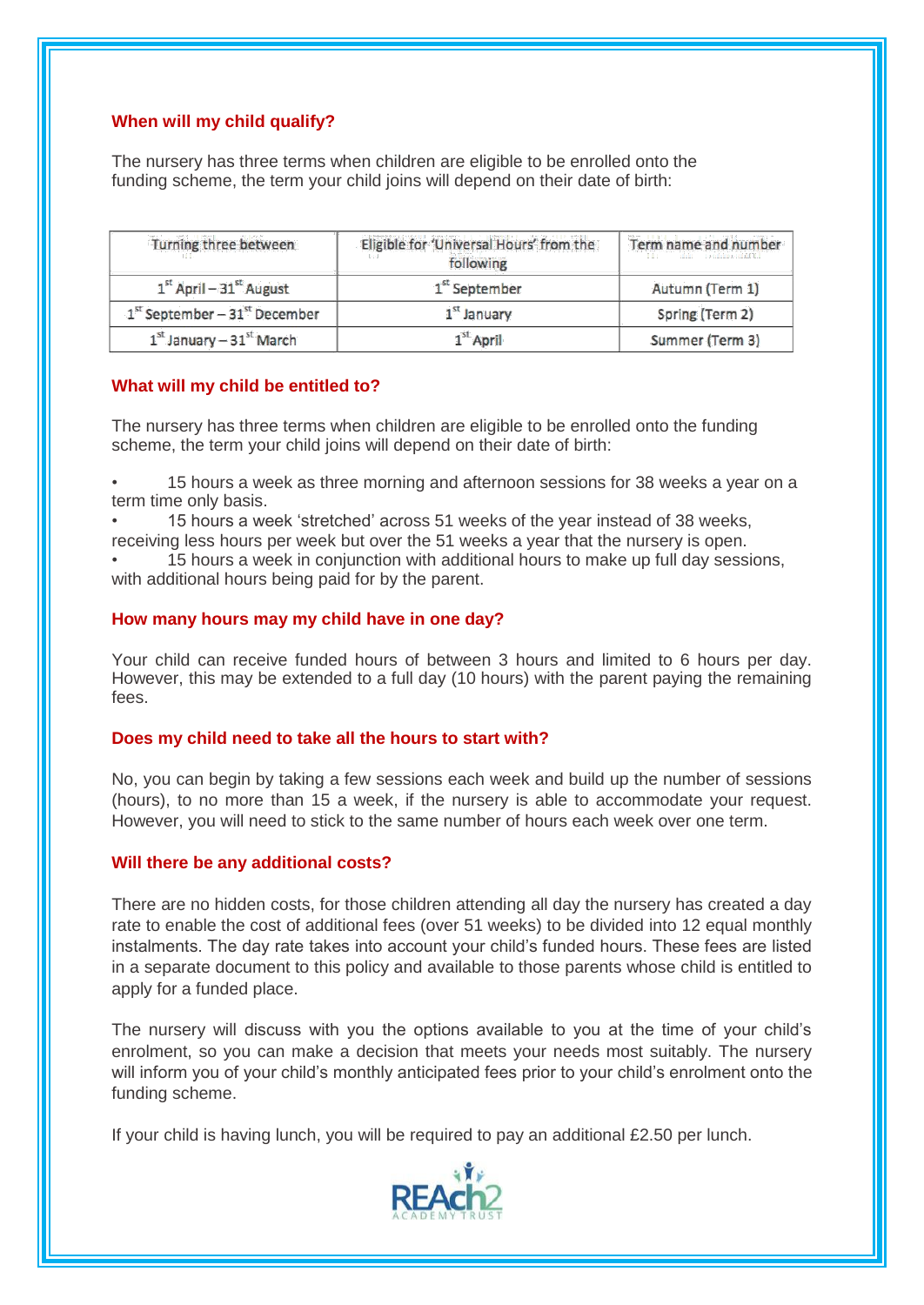#### **What if I need my child to attend an additional occasional session?**

In the event you require an additional session for your child which does not form part of their contracted funded sessions you will still be able to book these sessions provided the nursery is able to accommodate your session request. These sessions are chargeable at the nursery's full fee rate, the nursery is unable to use any additional 'Universal Hours' not used.

#### **Can my child have a place all year round?**

The 15 weekly hours would be 'stretched' over the 51 weeks a year that our nursery is open to offer consistency for both the child and their parent/s. This means that a child will still access all of their eligible 15 hours but this will be over 51 weeks rather than the school terms, which equate to 38 weeks.

#### **How long does a Universal Hours funded place last?**

The Universal Hours funded place lasts until your child reaches the term before their fifth birthday when they are required to attend school.

#### **What if I wish to make changes to my child's sessions?**

In the event you wish to extend, reduce or terminate your child's sessions under the 'Universal Hours' scheme, the nursery requires parents to give a term's notice in writing (email is suitable). Requested changes to extend or reduce your child's sessions will start on the first day of the new funded term.

In the event a parent terminates a place, the last day will be the final session of the final week of the term (see table below). Parents who fail to give suitable written notice will be required to continue with their existing place.

| Parent gives written<br>notice in | Place will be terminated      | Changes to the place<br>(extend/reduce) effective |
|-----------------------------------|-------------------------------|---------------------------------------------------|
| July, August, September           | <b>End of the Autumn Term</b> | Beginning of the Spring Term                      |
| or October                        | (December)                    | (January)                                         |
| November, December,               | End of the Spring Term        | Beginning of the Summer Term                      |
| January or February               | (March)                       | (April)                                           |
| March, April, May                 | <b>End of the Summer Term</b> | Beginning of the Autumn Term                      |
| or June                           | (August)                      | (September)                                       |

If you are looking to increase or swap your child's session days the nursery will do the upmost to accommodate your request as soon as possible, however this is subject to availability and may not be possible within the time frame you have requested.

If your financial circumstances change and you wish to reduce your child's ses sions you must contact the nursery as soon as possible. The nursery will look to consider the following:

- Offer to reduce your child's sessions
- Move your child to a term time only or stretched 51 week place
- Require you to terminate your place

In all cases the change will not be accommodated until the requested half term notice period has been fulfilled.

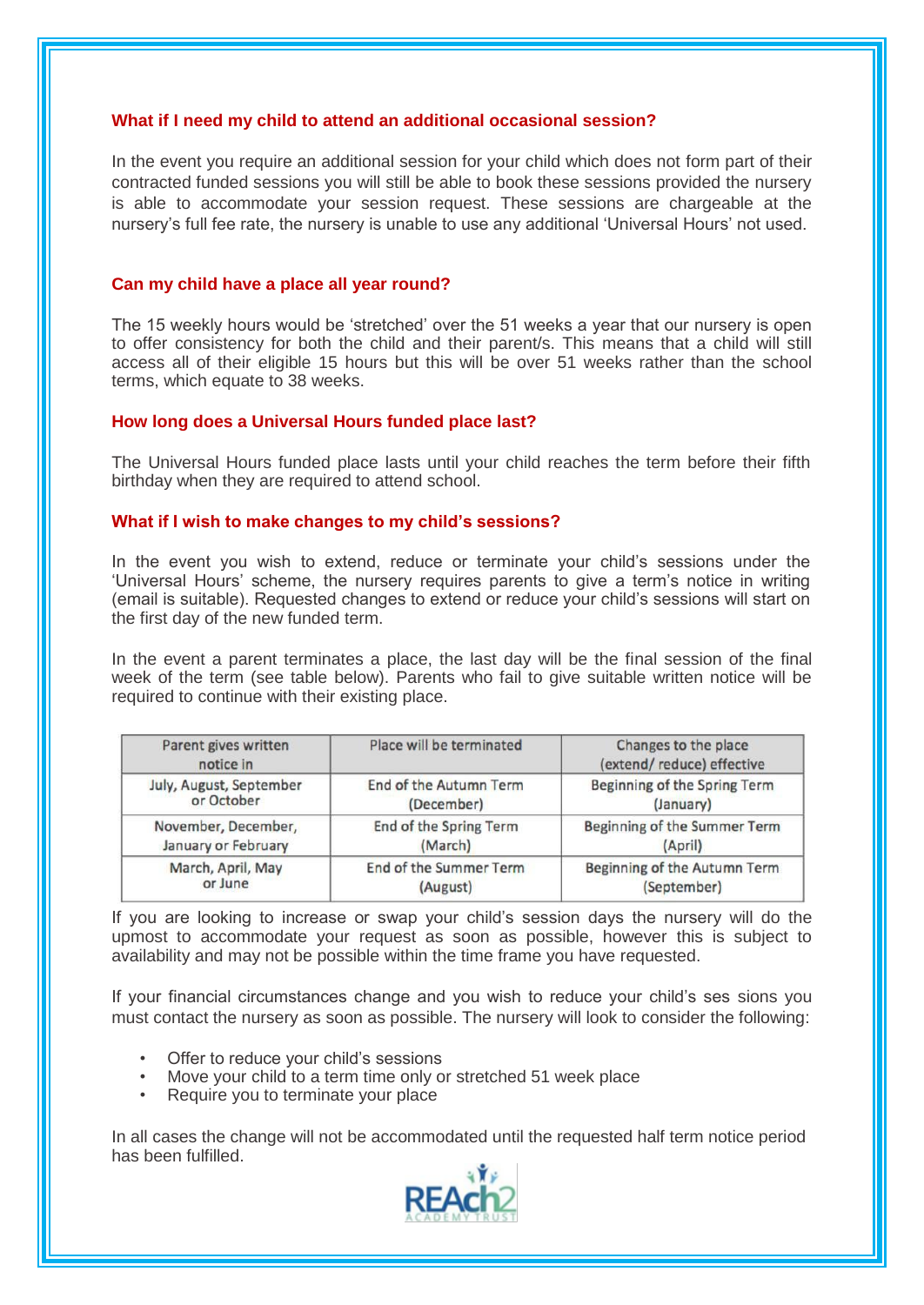## **What happens if my child does not attend their funded sessions regularly?**

Your child's attendance will be monitored by our nursery. You will be required to sign the nursery's funded place terms and conditions as well as adhering to all of our nursery policies, including our policy on attendance which requires you to notify us within one hour of the start time of the session of your child's absence and the reason for their absence. The nursery understands that from time to time it may not be possible for your child to attend nursery;

however, if the attendance is irregular without any reason, you will be supported in the first instance, but if the child is still not making effective use of the childcare place your child's place may be terminated and offered to another child.

# **Further help and guidance**

If you require further information regarding 'Universal Hours' please contact the Nursery Manager.

# **Can I split the funding between two settings?**

It is generally better for a child if they attend just one setting only, particularly for very young children. However, where this is not possible then you may split the funding between our nursery and another provider. You are required to notify both providers and gain their agreement in advance and ensure that both providers are fully aware of how many hours per week they may claim for your child's funding. Both providers will also need to form a plan to ensure they communicate with each other regarding your child's development within their setting.

## **Funding Scheme 3: Extended Hours (30 hours)**

From September 2017, the Government has extended its offer of Free Early Education Entitlement (FEEE) from 15 hours per week to 30 hours per week (1140-hour offer) provided parents meet the requested criteria. This is known as the 'Extended Hours'.

# **Meeting the Criteria**

The Government has set out the following criteria parents of children aged 3 & 4 years old will need to meet in order to be eligible for the Free Early Education Entitlement (FEEE) 'Extended Hours':

To qualify:

- Parents must earn or expect to earn the equivalent to 16 hours at National Minimum or Living Wage over the coming three months.
- This equates to £120 a week (or c.£6,000 a year) for each parent over 25 years old or £112.80 a week (or c.£5,800 a year) for each parent between 21 and 24 years old and £56 a week for apprentices in their first year.
- This applies whether you are in paid employment, self-employed or on zero hours contract.
- The parent (and their partner where applicable) should be seeking the Free Early **Education**

Entitlement (FEEE) 'Extended Hours' to enable them to work.

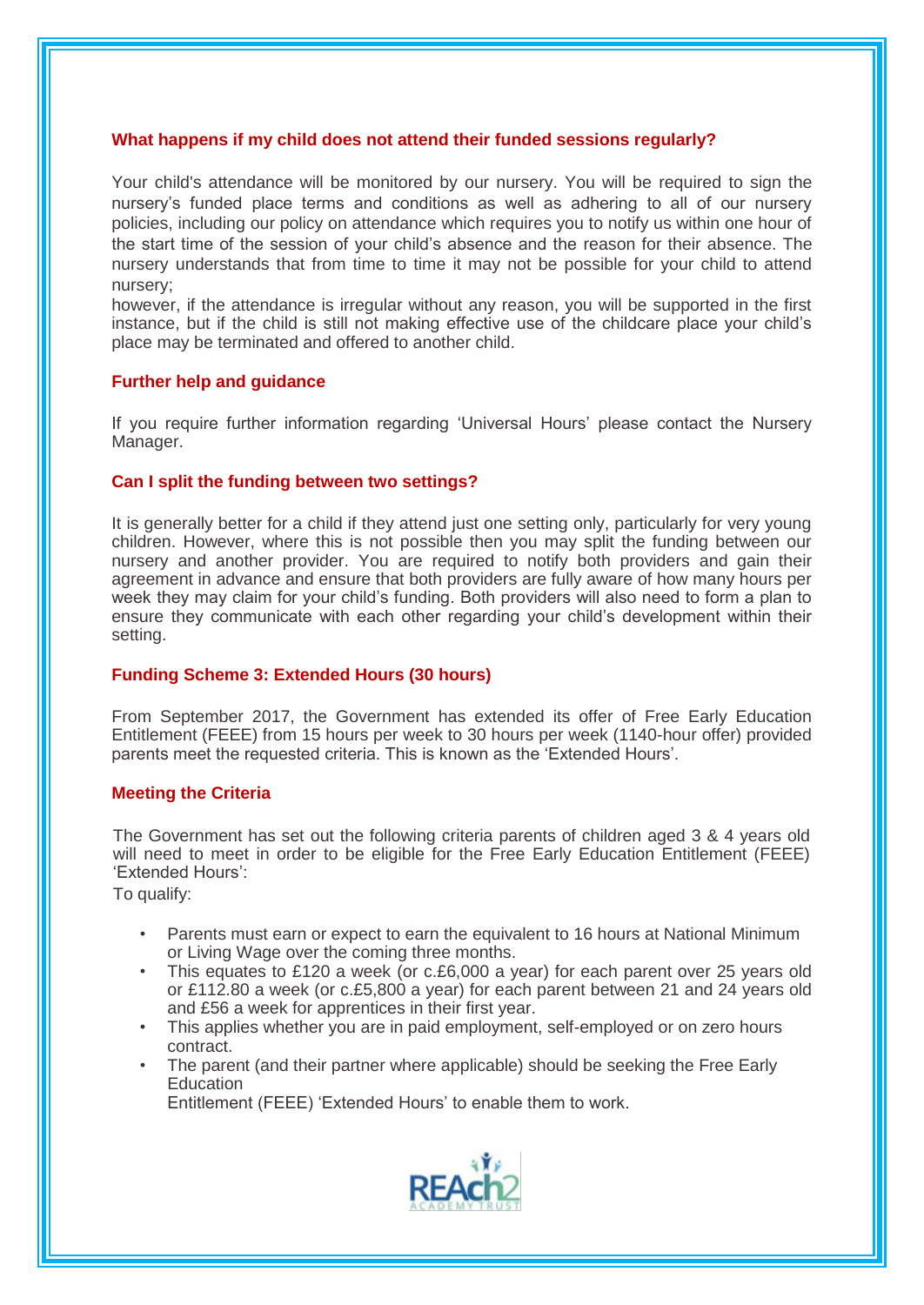- Where one or both parents are on maternity, paternity, shared parental or adoption leave, or if they are on statutory sick leave.
- Where one parent meets the income criteria and the other is unable to work because they are disabled, have caring responsibilities or have been assessed as having limited capability to work.
- Where a parent is in a 'start-up period' (i.e. they are newly self-employed) they do not need to demonstrate that they meet the income criteria for 12 months.
- If one or both parents is a non-EEA national, the parent applying must have recourse to public funds.

A parent will **not** meet the criteria when:

Either parent has an income of more than £100,000

• If one or both parents is a non-EEA national and the parent applying does not have recourse to public funds

# **How to apply**

To receive the 'Extended Hours' parents will require an eligibility code which will need to be given to the nursery to enable them to process your claim.

Parents can check whether they are eligible for the 'Extended Hours' (30 hours) and a range of government childcare offers via the Childcare Choices at http://www.childcare choices.gov.uk or the Childcare Calculator https://www.gov.uk/childcare-calculator.

Those parents who are eligible will be directed to the digital childcare services to apply.

You will need to re-confirm your eligibility every 3 months. It is the parent's responsibility to re-confirm this via their HMRC account and write the national insurance number of the parent that has applied, along with the eligibility code on the parent agreement form . Your re-confirmation date will differ to the school terms and is unique to every child. The nursery will not be held responsible for this, as the nursery cannot access this. Failure to re-confirm your eligibility, may result in you not being able to claim for the rest of the term and the nursery may ask you to pay the hourly rate if you wish to hold your place for the next term.

# **Application Process**

Parents will be requested to create a childcare service account, this is to allow secure messages regarding a parent's eligibility to be received.

Parents will be asked to enter a number of personal details and that of their partner (if they have one) including:

- Name, address and National Insurance number
- Whether they expect to meet the income requirements over the next three months
- Whether they received any other benefits.

The information will help HMRC decide whether the parent (and their child) are eligible for the 'Extended Hours'. If a parent is entitled to the 'Extended Hours' they will find their eligibility code in the '30 hours free childcare' section of their account.

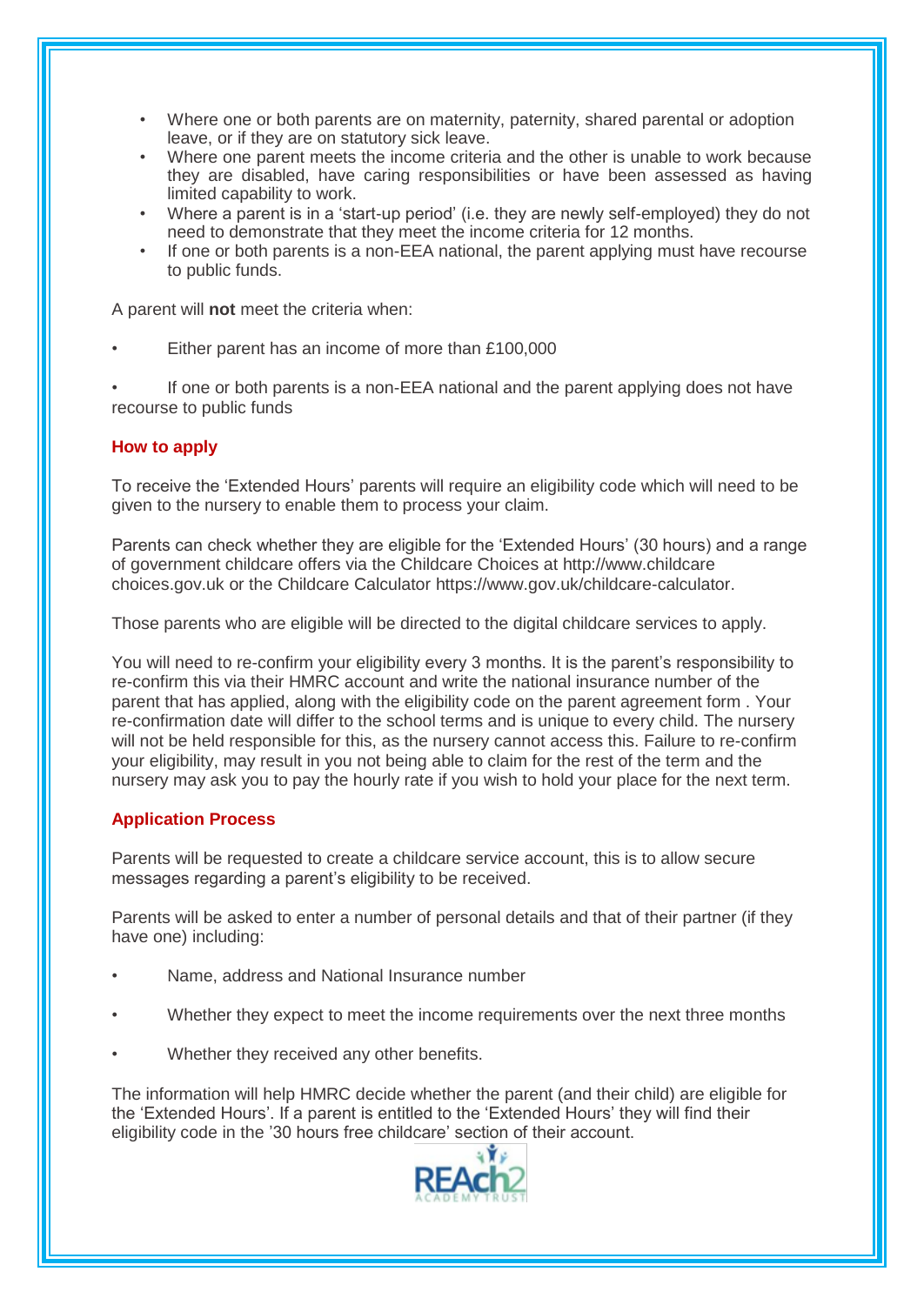## **Important notes about applying**

- Parents will **not** need to apply for the 'Universal Hours' (15 hours), all children aged 3 & 4 years are entitled to receive 15 hours per week (570 hours per year) of free early education and the nursery will automatically enroll a child the term after their third birthday if a parent agreement form has been signed.
- Parents can **not** apply for the 'Extended Hours' (30 hours) via Newhall Nursery, parents **must** apply via the government websites listed above.
- To receive the 'Extended Hours' at Newhall Nursery parents **must** send an email to the Nursery Manager at office@newhallacademy.org with the following information:
- Full claiming name of the parent
- Parent eligibility code
- National Insurance number of the parent claiming
- Confirm their child's date of birth
- Permission from the parent to verify their eligibility code

The nursery will then use the Department for Education's Eligibility Checking System to validate the parent's code. If a parent is not able to produce this information before this time a provider will be unable to enroll their child into the scheme and they will not receive the funding until following term. Parents will also be required to reapply for the funding for the following term.

• Parents are requested by HMRC to re-confirm their eligibility when prompted. This is likely to be every term.

• Parents are required to sign a terms and conditions funding contract with the nursery.

Parents are required to complete and sign a declaration form on a termly basis, confirming their child's attendance at our nursery.

## **When will my child qualify?**

The nursery has three terms when your child will be eligible to be enrolled onto the 'Extended hours' scheme, the term your child joins will depend on their date of birth and therefore when they become eligible:

| Turning three between                     | Eligible for 'Extended<br>Hours' from the following | Term name and<br>number |
|-------------------------------------------|-----------------------------------------------------|-------------------------|
| $1st$ April – 31 <sup>st</sup> August     | 1 <sup>st</sup> September                           | Autumn (Term 1)         |
| $1st September - 31st$<br><b>December</b> | $1st$ January                                       | Spring (Term 2)         |
| $1st$ January - 31 $st$ March             | $1st$ April                                         | Summer (Term 3)         |

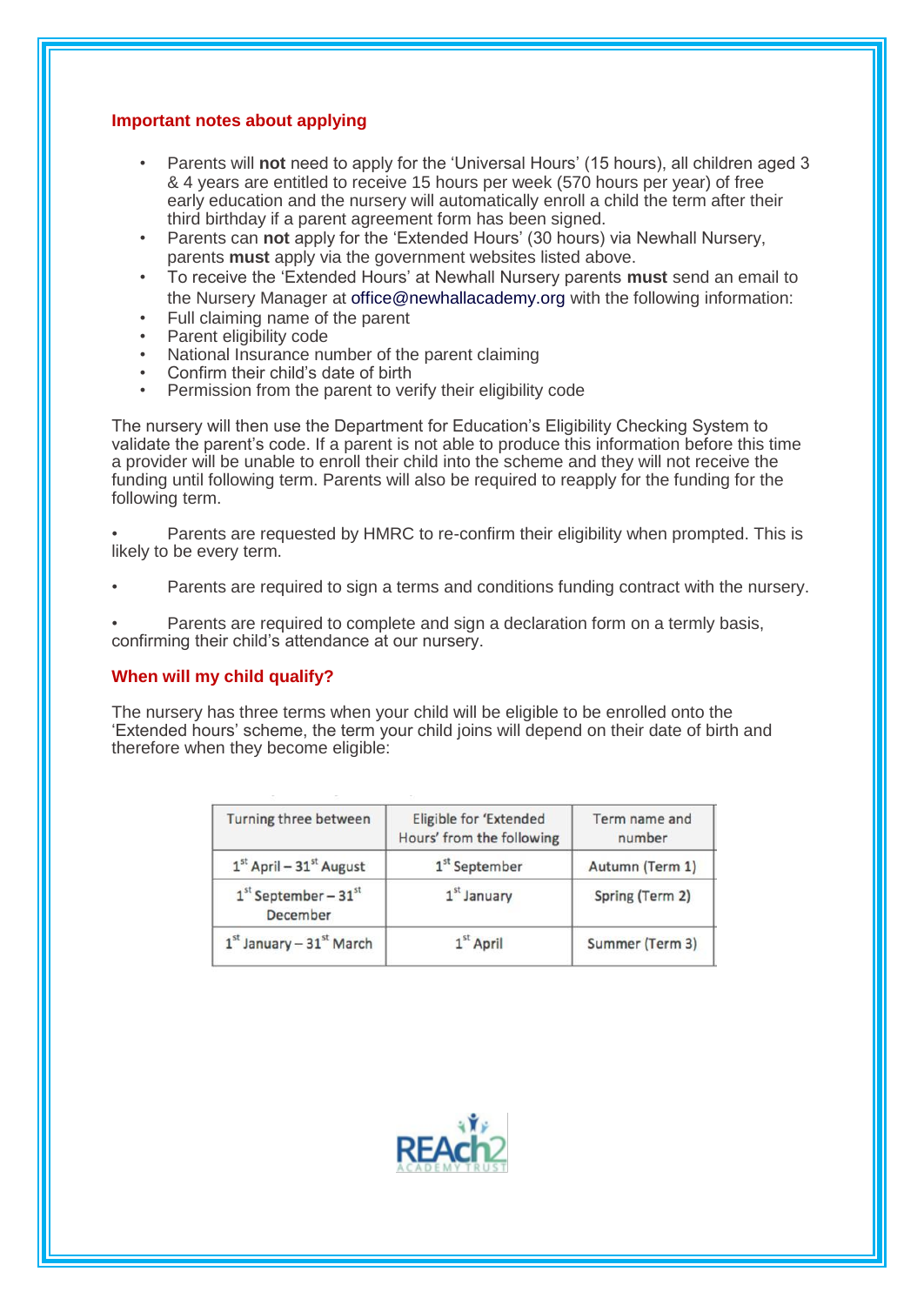# **What will my child be entitled to?**

The Government has given all nursery and school settings the option as to whether they wish to offer the 'Extended Hours' and the opportunity to choose how it will be implemented within their setting.

At Newhall Nursery, we feel it is important that the policy we put in place:

- Is fair and inclusive of all children and their parents.
- Ensures that the quality of our care is not compromised.
- As a nursery provision, we can adhere to the policy while remaining sustainable.

With this is mind, the nursery will be implementing the Free Early Education Entitlement (FEEE) 'Extended Hours' as follows:

- All parents eligible for the funding will be able to access the 'Extended Hours' at our nursery.
- Children will be required to attend a minimum of three full days a week (6 x 3 hour sessions).
- The hours will be limited to 6 hours per day.
- The 30 hours can be 'stretched' and therefore accessible for 51weeks a year the total number of weeks the nursery is open, rather than 38 weeks.

## **How many hours may my child have in one day?**

Your child can receive up to 6 funded hours per day. This means that 6 of the 10 hours of a full day will be covered by the 'Extended Hours', with the remaining hours and refreshment provision being paid for by the parent. For children attending all year round, funding can be stretched to cover either up to 11 hours per week (if entitled to 15 hours) or up to 22 hours per week (if entitled to 30 hours). Please note 7.30-8am session will not covered by funding. Any hours attended that are over your weekly entitlement will be charged at the hourly rate.

## **Does my child need to take all the funded hours/sessions to start with?**

You will need to confirm with the nursery when joining the scheme, the sessions you would like your child to attend, the nursery will then check and confirm their availability. Your child will be required to attend these sessions for the whole of the term. In the event you wish to extend, decrease or terminate your child's sessions with the nursery you will be required to give a terms notice.

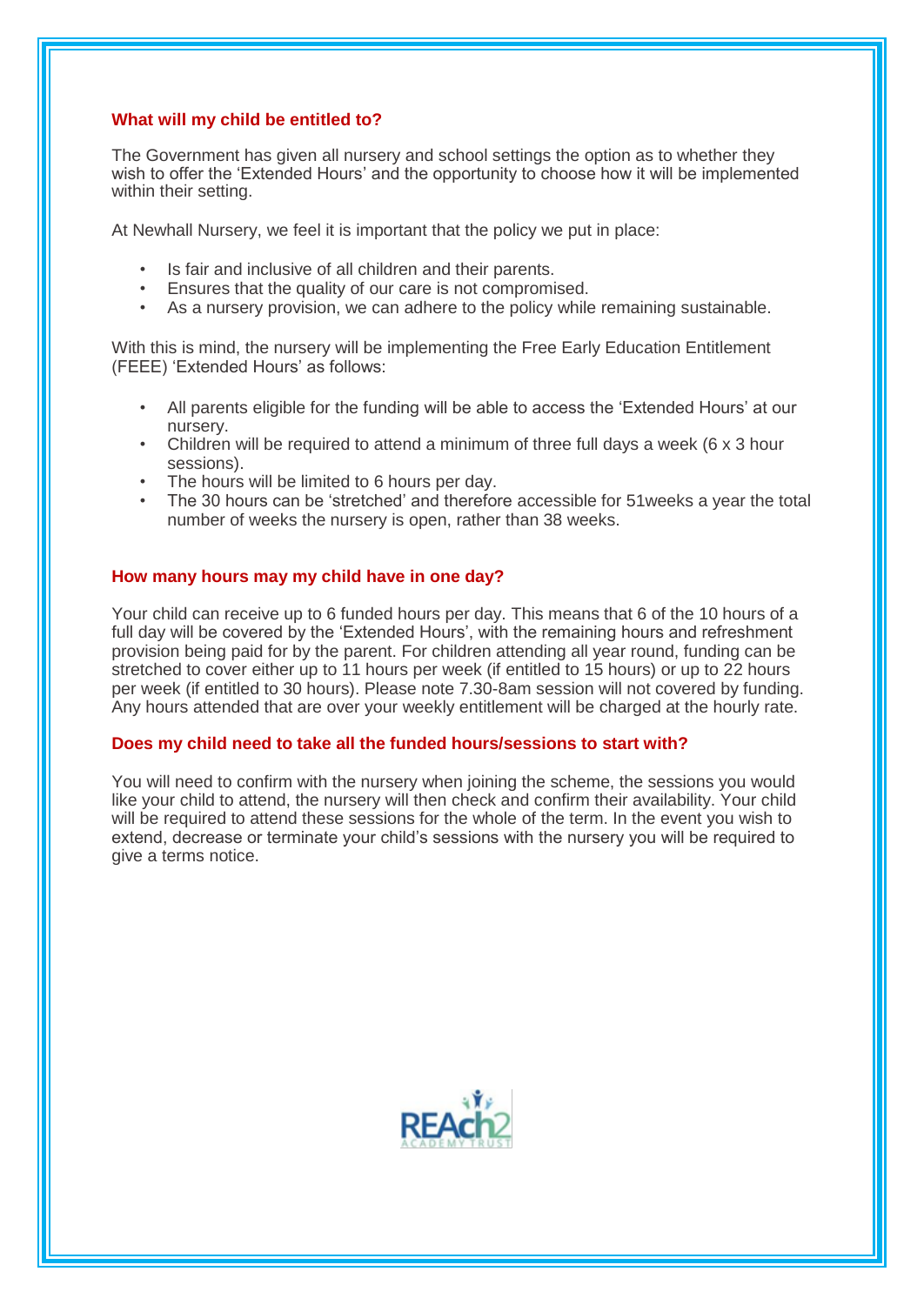# **What if I wish to make changes to my child's sessions?**

In the event you wish to extend, reduce or terminate your child's sessions under the 'Extended Hours' scheme the nursery requires parents to give a term's notice in writing (email is suitable). Requested changes to extend or reduce your child's sessions will start on the first day of the new funded term.

In the event a parent terminates a place, the last day will be the final session of the final week of the term (see table below). Parents who fail to give suitable written notice will be required to continue with their existing place.

| Parent gives written<br>notice in | Place will be terminated | Changes to the place<br>(extend/reduce) effective |
|-----------------------------------|--------------------------|---------------------------------------------------|
| July, August, September           | End of the Autumn Term   | Beginning of the Spring Term                      |
| or October                        | (December)               | (January)                                         |
| November, December,               | End of the Spring Term   | Beginning of the Summer Term                      |
| January or February               | (March)                  | (April)                                           |
| March, April, May                 | End of the Summer Term   | Beginning of the Autumn Term                      |
| or June                           | (August)                 | (September)                                       |

# **What if my financial situation changes and I am no longer eligible for the 'Extended Hours'?**

If your financial circumstances change and you no longer become eligible for the 'Extended Hours' the government scheme allows a grace period. The grace period allows parents to retain their childcare place for a short period time. This is normally up to four weeks after the validity date, this is the date parent is requested to reconfirm to HMRC their eligibility to the 'Extended Hours' for the following term.

In any event where you suspect your financial situation will change and you need to reduce your child's sessions you must contact the nursery as soon as possible. In the interest of your child and to ensure consistency in their nursery attendance the nursery will discuss with you the options available. In most cases we will reduce your child's sessions to the 'Universal Hours'. In the event your child's attendance is reduced to 'Universal Hours' the nursery will look to offer you sessions closest to some of your child's existing sessions, however at times this may not be possible, and the nursery will have the final decision as to which sessions will be offered to your child as the 'Universal Hours'.

However, it is possible we may require you to terminate your place, this is seen as a last resort where all alternatives have been considered. In all cases the change will not be accommodated until the requested term notice period has been fulfilled.

## **What if I need my child to attend an additional occasional session?**

In the event you require an additional session for your child which does not form part of their contracted funded sessions you will still be able to book these sessions provided the nursery is able to accommodate your session request. These sessions are chargeable at the nursery's full fee rate, the nursery is unable to use any additional 'Extended Hours' not used.

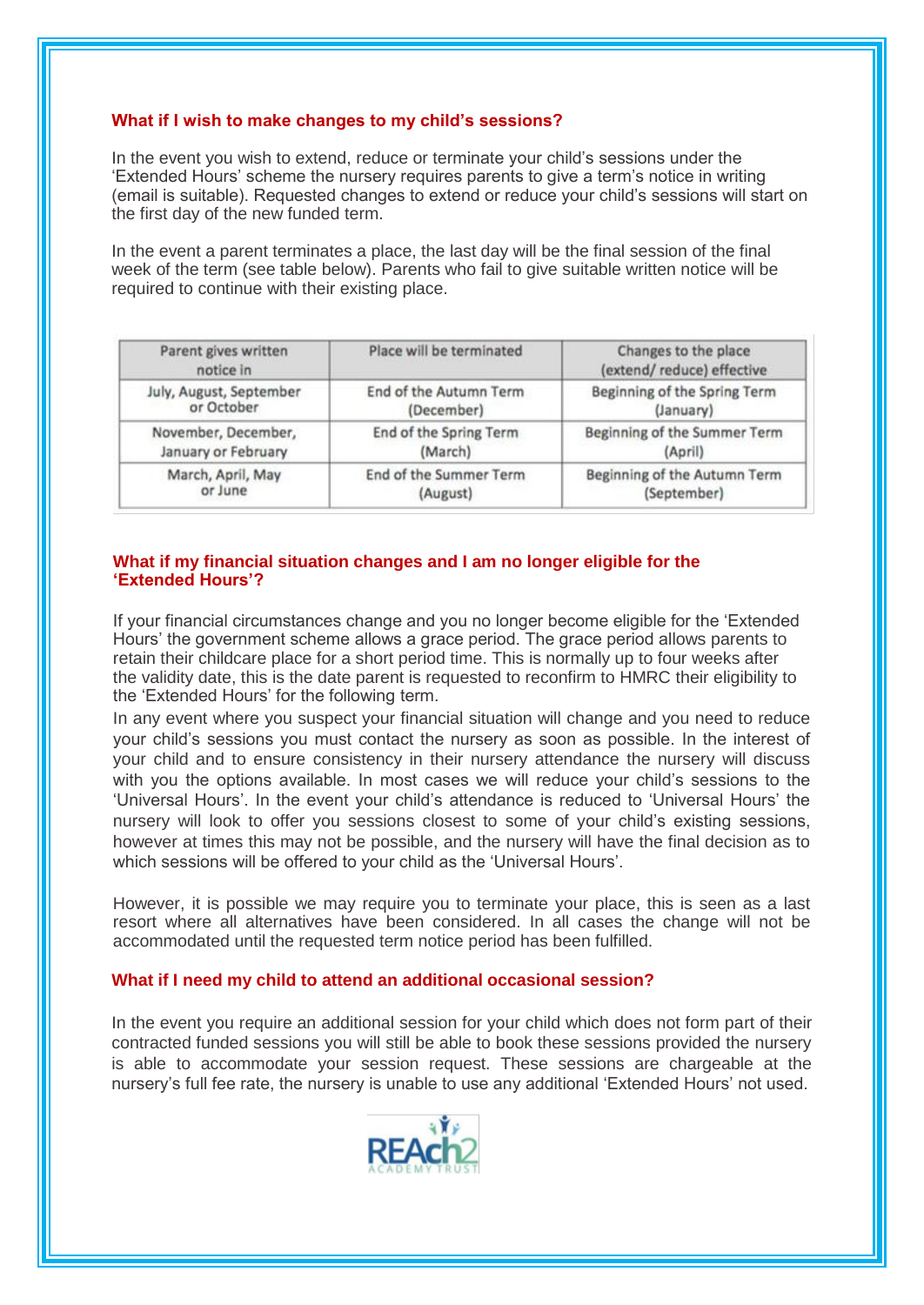#### **Will there be any additional costs?**

There are no hidden costs if you choose for your child to attend Newhall Nursery. If you would like your child to attend 9am-12pm and 12-3pm, then they can be collected and have lunch at home with you. A small snack and milk will be offered free of charge.

If you attend 9am-3pm, you will be required to pay £2.50 per lunch and the Nursery will provide a hot meal and pudding.

#### **Can my child have a place all year round?**

'Extended Hour's' places can be taken term-time only or 'stretched' over the 51 weeks a year that our nursery is open to offer consistency for both the child and their parent/s.

#### **How long does an 'Extended Hours' funded place last?**

Please refer to 'What if my financial situation changes and I am no longer eligible for the 'Extended Hours'?'

#### **What happens if my child does not attend their funded sessions regularly?**

Your child's attendance will be monitored by our nursery. You will be required to sign the funding contract terms and conditions with the nursery as well as adhering to all of our nursery policies, including our policy on attendance which requires you to notify us within one hour of the start time of the session of your child's absence and the reason for their absence. The nursery understands that from time to time it may not be possible for your child to attend nursery; however, if the attendance is irregular without any reason, you will be supported in the first instance, but if the child is still not making good use of the childcare place your child's place may be terminated and offered to another child.

#### **Can I split the funding between two settings?**

Yes, the 'Extended Hours' gives parents the opportunity to split the funding between different providers as long as they are registered with a governing body such as Ofsted. However, you are required in the first instance to notify both providers and gain their agreement in advance and ensure that both providers are fully aware of how many hours per week they may claim for your child's funding. Both providers will also need to form a plan to ensure they communicate with each other regarding your child's development within their setting. Please note the 'Extended Hours' are limited to two providers in one single day.

#### **Further help and guidance**

If you require further information regarding 'Extended Hours' please contact the nursery.

Further details are available at: http://www.childcare choices.gov.uk or https://childcare-support.tax.service.gov.uk/